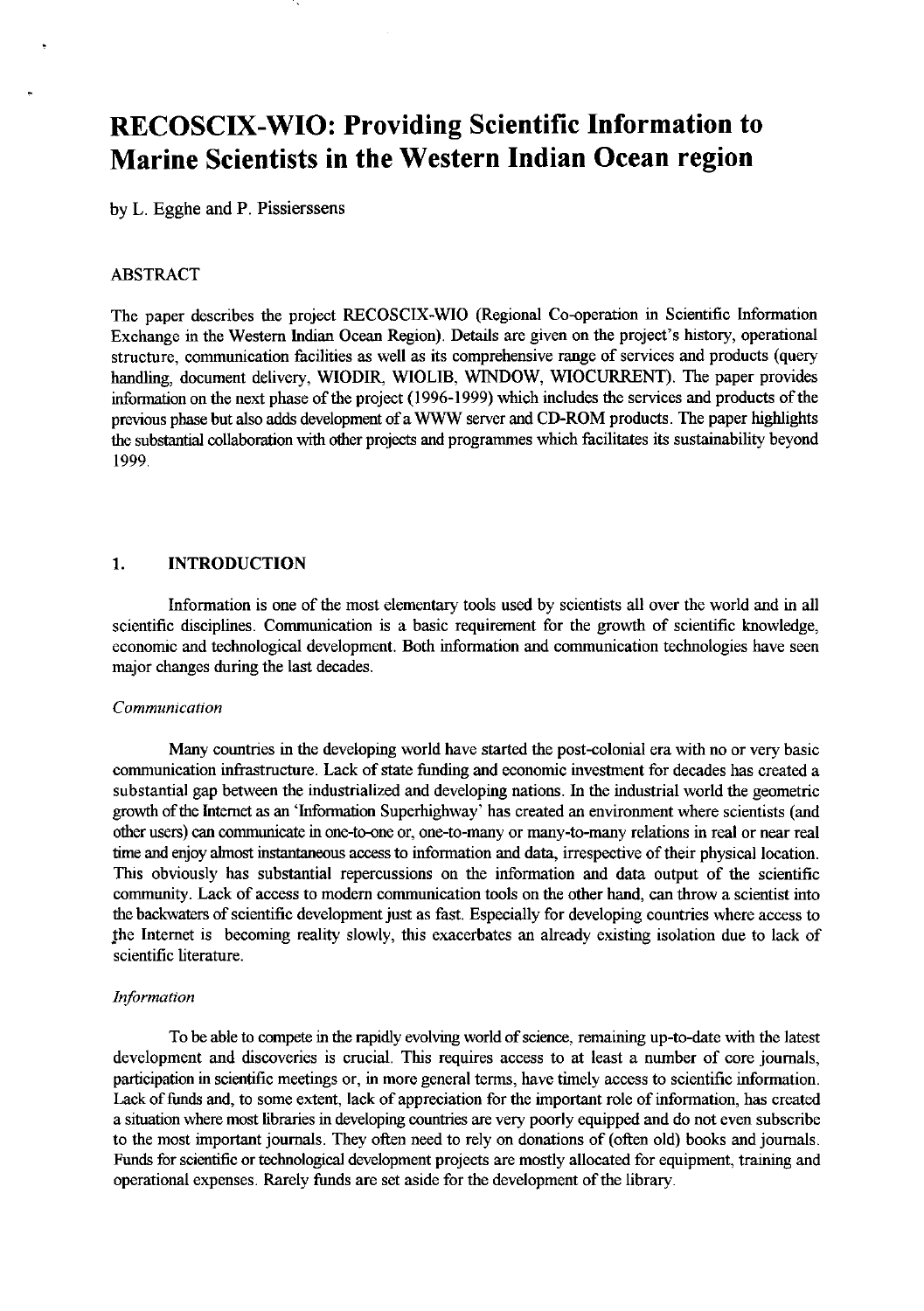#### **2.** RECOSCIX-WIO: HISTORY

In 1985 Kenya and Belgium embarked on the 'Kenya-Belgium Project in Marine Sciences (KBP)' funded by the Belgian Administration for Development Co-operation (BADC). The project's main objective was to develop marine science capabilities at the Kenya Marine and Fisheries Research Institute (KMFRI), based in Mombasa, Kenya. Already during the first months of the project it was discovered that scientific literature had been omitted in the project. The project managers (S. Allela, Ph. Pok) realized that information was an essential component in the development process and accordingly they invited L. Egghe of the 'Liburg University Centre' (LUC), Diepenbeek, Belgium to investigate ways and means to provide a 'query **handlug** and document delivery' service. This service was soon set up between KMFRI and LUC. In view of the substantial demand for information by the scientists the KBP and LUC requested P. Pissierssens, a Belgian KBP expert based at KMFRI to investigate whether other marine science institutions in the region were facing the same challenges in terms of lack of access to scientific information. A mission was undertaken in 1986 to Ethiopia, Kenya, Madagascar, Mauritius, Seychelles, Somalia, and Tanzania. The objectives of the mission were (i) to evaluate the status of marine science libraries in the region; (ii) to assess the feasibility of electronic (email) communication between the visited countries and KMFRI, Mombasa. The conclusions of the mission were that (i) all institutions in the region had poorly equipped libraries; and (ii) that electronic communication was technically possible but economically unviable at that moment. On the basis of the mission results a project proposal was drafted by the consultants (F'. Pissierssens, H. Onyango) for the development of a 'regional scientific information exchange project'. This proposal was submitted to, and approved by the IOC Regional Committee for the Co-operative Investigation in the North and Central Western Indian Ocean (IOCINCWIO) during its Second Session in Arusha, Tanzania (1987). The region requested the IOC to identify fimds for a pilot project and accepted the offer of KMFRI to host the 'regional dispatch centre' in Mombasa, Kenya

The IOC **started** the development of the pilot project in February 1989. Mr. Pissierssens was hired as an IOC Associate Expert, funded by Belgium, to co-ordinate the project. After two years the project had developed a query handling and document delivery service, a regional directory of marine scientists and published a regional newsletter (WINDOW).

A project proposal, developed by LUC in close collaboration with KMFRI and IOC was then submitted to, and approved by the Flemish Inter university Council (VLIR). It covered a period of four years and had a budget of nearly US\$500,000, provided by BADC. The Flemish Council for Development Cooperation and Technical Support (VVOB) provided a full-time co-ordinator (P. Reynicrs), to succeed Mr. Pissierssens. KMFRI provided office space, utilities and local project staff. The project started in 1991.

#### **3.** RECOSCIX-WIO: THE OBJECTIVES

The objectives of the RECOSCIX-WIO project can be defined as:

- $\bullet$ provide marine scientists in the Western Indian Ocean region with bihliographical information (abstracts of publications, hard copies of documents, ...);
- prepare and distribute various data-products relevant to marine sciences of the WIO reyon (directory of marine scientists, bibliography of WIO marine scientists, ...);
- promote communication between WIO marine scientists and marine scientists of other parts of the world;
- publicize marine science of the WIO region in the WIO region and in other parts of the world;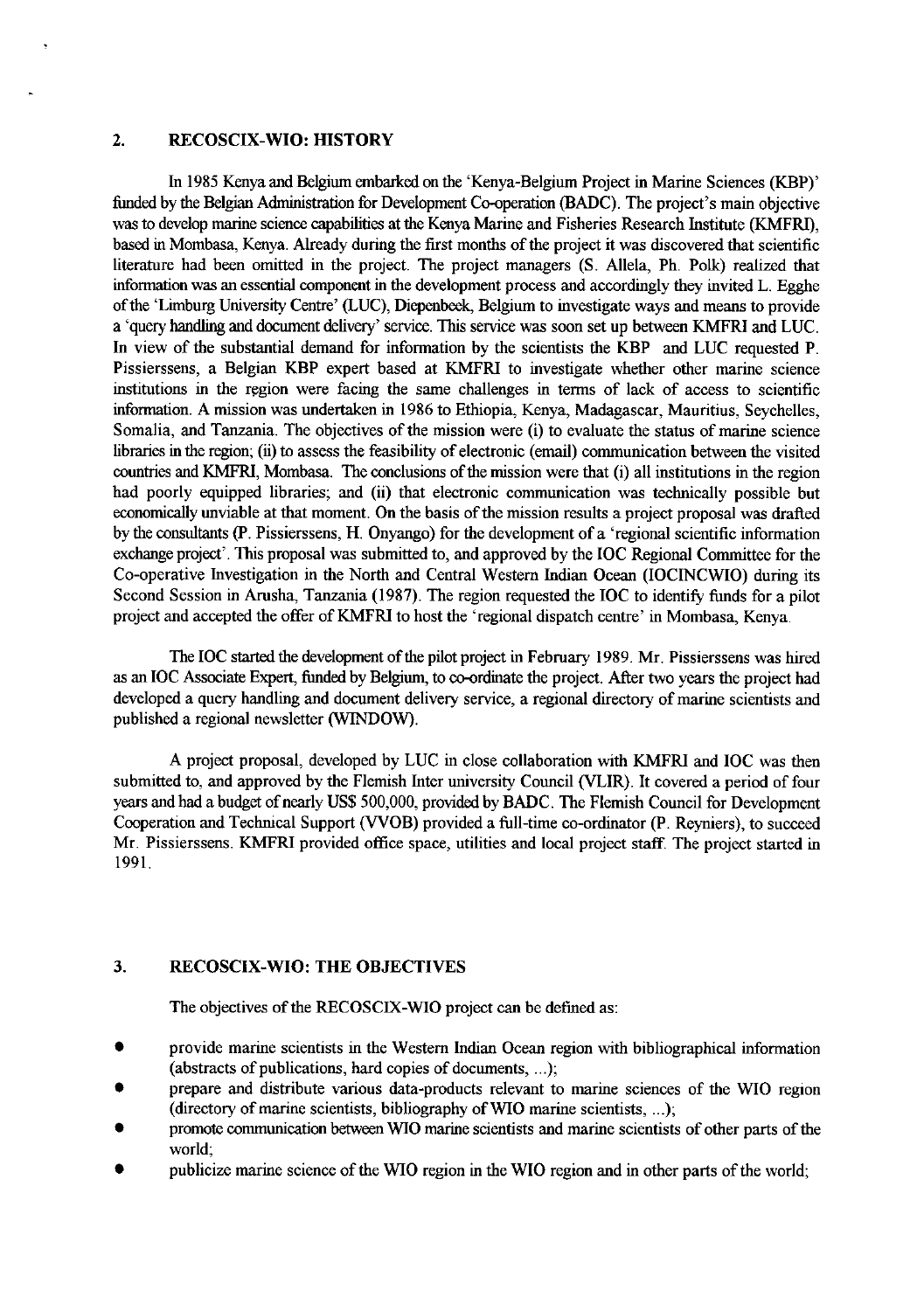provide information equipment, software and training.

### 4. THE OPERATIONAL STRUCTURE

The RECOSCIX-WIO operational structure is a network of Co-operating Institutions (CIs), Associate Institutions (AIs), and Co-operating Libraries (CLs). Further there is a 'pool' of contacts spread throughout the world. To link the different components a Regional Dispatch Centre (RDC) was established. This centre acts as a traffic controller routing user requests to infomation sources and infomation to users.

Co-operating institutions **are** marine science institutions in Western Indian Ocean region countries including Eritrea, Kenya, Madagascar, Mauritius, Mozambique, Seychelles, and Tanzania. Co-operating institutions are entitled to the services and products, free of charge, as well as to equipment and training. It is their responsibility as a counterpart activity to commit resources to building a local library holding database as a contribution to the WIOLIB database, and to service document requests received from the RECOSCIX-WIO RDC. There are currently 12 Co-operating institutions (See Annex 1).

Associate Institutions: during the project it became clear that the region has many small institutions or projects which need the RECOSCIX services but cannot commit the resources to fully participate in the counterpart activities. It was therefore decided to establish the component 'Associate Institution'. These institutions are entitled to free services and products, but do not receive equipment and training. There are currently 51 Associate Institutions (See Annex 2).

Co-operating libraries are marine science libraries both within and outside the region. They provide a document delivery service upon request by the RDC. There are currently 25 Co-operating Libraries (See Annex 3).

Contacts act as occasional sources of information and also help RECOSCIX-WIO in generating visibility or in support mobilization.

Regional Dispatch Centre is based at the Kenya Marine and Fisheries Research Institute in Mombasa, Kenya.

Electronic communication through E-mail has been available at the RDC since 1989. In fact the RDC was one of the first X.25 packet switching users in Kenya and was a pilot site for the Kenya Posts and Telecommunications Corporation (KP&TC). Initially using Greennet (UK) as its E-mail service provider, RECOSCIX-WIO migrated to a UNIX-based e-mail mirror site agreement with the University of Antwerp (UA) since 1996. This allowed for the creation of over **fifty** e-mail addresses at **KMFRI.**  However, due to the high cost of international X.25 communication e-mail communication has remained a heavy financial burden on the project. Thanks to the liberalization of telecommunications in Kenya which started in 1996 several Internet service providers (ISP) have now started business in the country. In May 1997 RECOSCIX-WIO has therefore ceased the use of the UA mirror site operation and migrated to a private ISP. A next step will be the loading of a RECOSCIX-WIO web server on the ISP server. (SO far RECOSCIX information was available on the IOC web server only).

Whereas communication between the co-operating institutions was mainly paper based between 1989 and 1995, electronic mail is now increasingly being used. Several countries in the region have liberalized communication and ISP are offering affordable Internet access.

### 5. THE SERVICES & PRODUCTS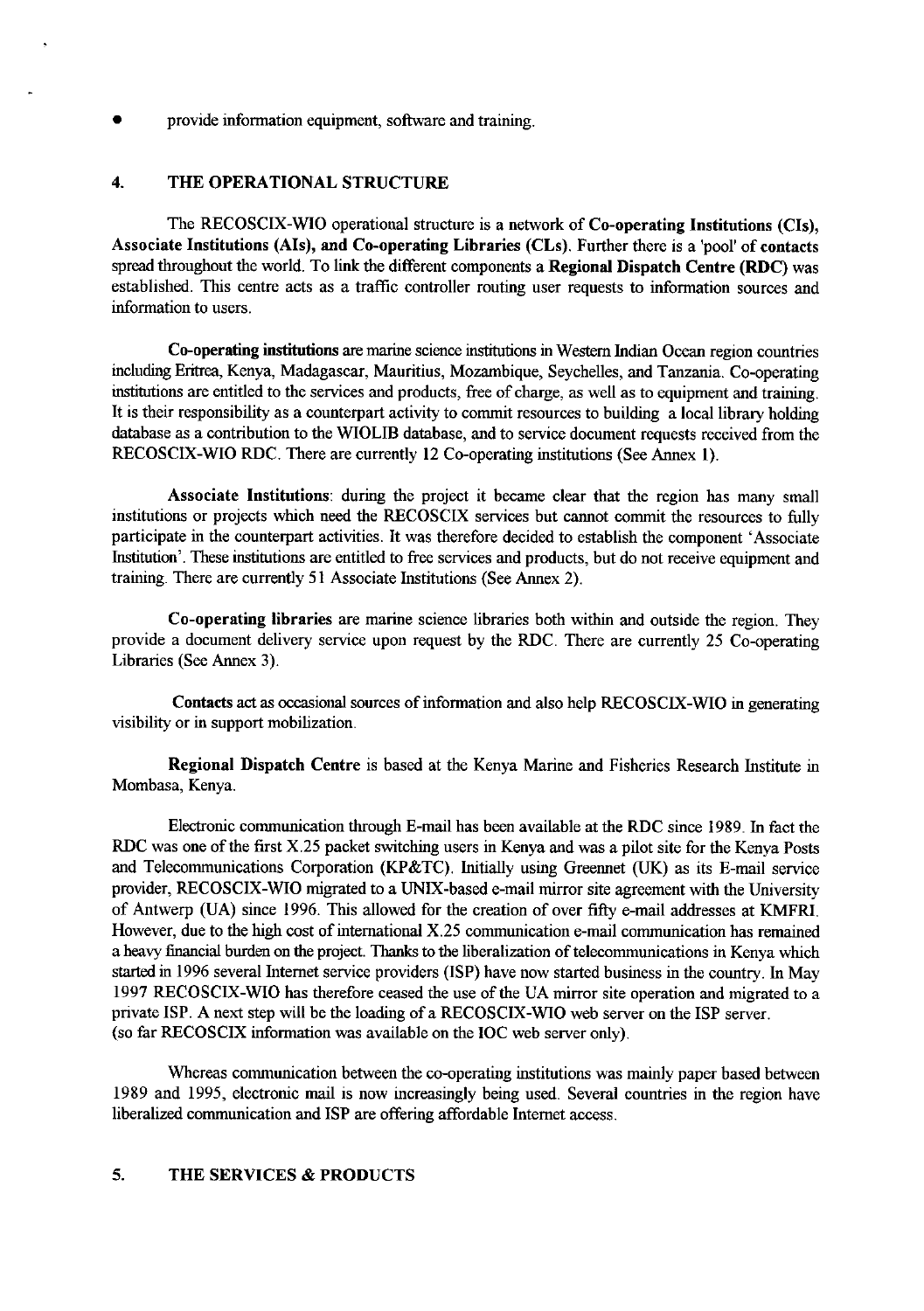Service: QUERY HANDLING (QH) is a service that informs scientists about the existence of scientific literature on a certain topic, that can be described via key words. In the early stages of the project most of this type of problems were handled by using the DIALOG on-line service (USA). Nowadays it is only used for searches that fall outside the scope of the ASFA database (Aquatic Science and Fisheries Abstracts). The ASFA database has been available at the RDC on CD-ROM since 1989. Scientists describe the required information in free text. At the RDC this is translated into a search query for the ASFA database. The resulting abstracts are mailed back to the scientist on paper or diskette. Since 1996 major CIS receive the ASFA CD-ROM directly. Through joint efforts between RECOSCM-WIO and IOC 13 institutions in 7 countries receive the ASFA database CD-ROM directly. Since 1996 the KMFRI is an ASFA input centre, taking responsibility for the abstracting of journals and other publications published in the region.

The description of this first service already enlightens the power of dealing with a single scientific subject : one only needs one (or few) database(s), in this case ASFA, to cover the majority of the searches. The advantage of using CD-ROM becomes apparent too: no telecommunication costs are incurred. For more on the use of CD-ROM as a carrier of scientific information, we refer to: Tanui (1995), Bamba (1994), Richer (1994), Abid and Pelissier (1993), Ojo-Igbinoba (1993), Compton (1992), Nkhata (1992), White (1992) and Ephraim (1991). Especially Ojo-Igbinoba (1993) summarises it very well : the paper defines CD-ROMs, describes their advantages and contrasts them with the online industry indicating that : they are a more efficient medium for the storage and publication of large amounts of information, they are cheaper to **run,** more user friendly and easily searchable; the disc is unaffected by power cuts; they do not require online telephone connection, and are more durable than print or microform. He argues that CD-ROM is a more appropriate technology for the **AGican** environment with its poor communications facilities and economics.

Service: DOCUMENT DELIVERY (DD). After receiving the abstracts the user will select relevant publications which can then be requested to the RDC through the Document Delivery service. Through the network of Co-operating Libraries (CLs) the RDC can obtain photocopies of journal articles, extracts from monographs, or theses. Thanks to an extensive set of CL library holding catalogues (printed or electronic) te RDC can identify the quickest and fastest supplier. Whereas most requests were serviced by the extra-regional Libraries during the first few years of the project, increasingly requests are now being serviced intra-regionally. This portion has increased from 6.2 % in 1990 to 39.5 % in 1995

Product: Western Indian Ocean Library Holdings Database (WIOLIB). An important yet largely unknown source of information is stored in the many institution libraries in the region. It was therefore decided to undertake a comprehensive cataloguing exercise. the database thus constructed is called WIOLIB. The CIS each build their own local database and send regular updates to the RDC in Mombasa. UNESCO's Micro CDS/ISIS software was chosen as the database engine in view of its wide distribution and availability in developing countries and because it is freeware (for non profit users). For more information on the use of CDS/ISIS we refer the reader to Rodriguez (1995), Kumar and Kar (1995) and Chisenga (1995) for its use in developing countries, to Sergiou and Kaloyanova (1995) for its use in de production of CD-ROMs and to Kips (1995) as a general references. The ASFISIS format was chosen for the database structure in order to enable easy transport of records to the ASFA database through the ASFA input centre at KMFRI.

#### Product: Western Indian Ocean Directory of Marine Scientists (WIODIR)

As early as 1989 the RECOSCIX-WIO project has put great emphasis on disseminating information on locally available human capacity through the development and maintenance of the WIODIR. The directory contains comprehensive information on nearly 300 marine (as well as brackish and freshwater) scientists in the region including address, degree, research subject keywords (using the ASFA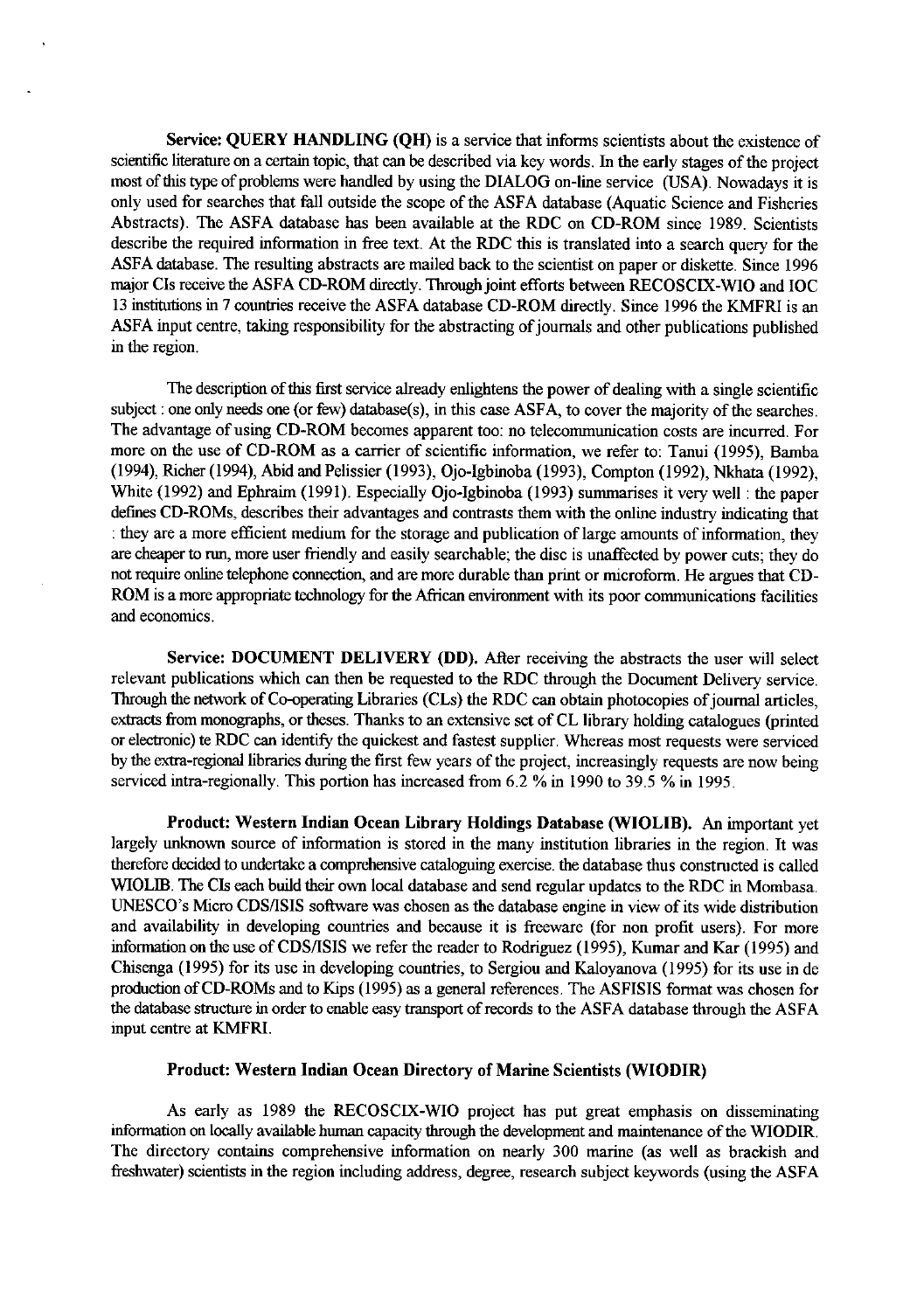subject codes), details on research activities, etc. The database is being updated annually. The 1992 edition was printed by UNEP (United Nations Environmental Program). In 1997 WIODIR has been integrated in the IOC Global Directory of Marine Scientists (GLODIR), made available on the World Wide Web of the Internet on http://www.unesco.org/ioc/infserv/glodir.htm

### Product: WIOCURRENT

The project subscribes to about 10 journals in marine sciences. They have been selected based on a statistical analysis of their use in the DD service and on the obsolescence rates of these journals. Every month the tables of content of these journals is copied and send to all the AIs and CIs. This service replaces the service previously provided globally by te MSCT (Marine Science Contents Tables) published by FAO. During 1997 this service will be extended considerably by the offering of the database SWETSCAN, an online directory of the tables of content of about 13,500 journals available worldwide.

### Product: Western Indian Ocean Waters newsletter (WINDOW)

WINDOW has been considered since 1989 as the current awareness flagship of the project. It is a newsletter made for the scientists by the scientists. Edited and composed locally (at the RDC) WINDOW has a print run of 1500 copies and is being mailed to readers in over 50 countries. Printing and distribution were done locally between 1989 and 1994. In 1995 IOC of UNESCO offered to print and mass mail in Paris. This enabled substantial cutting of cost for the project.

# **6.** RECOSCIX-WIO 1996-1999: INFORMATION AND DATA

The success of RECOSCIX-WIO as a regional information dissemination network and its effectiveness as a model for information networks in other regions **has** been widely accepted (IOC, 1992a). We can also state that RECOSCIX-WIO has contributed to creating closer links between scientists in the region, thereby paving the way for free exchange of data and information between the countries. In this respect we cite the report of the Third Session of the IOC Regional Committee on the Co-operative Investigation in the North and Central Western Indian Ocean (IOCINCWIO-III), held in Mauritius, December 1992. where the Member States stated:

*"The Regional Committee noted that regional capabilities to interpret and use the results from large-scale experiments l1ke TOGA'* & *WOCE2 are very limited. There is a need to enhance this capability and train human resources to both use the data and interpret the results so as to provide the advice on actions to the governments. The TOGA data can be delivered to Member States through the RECOSCLYdispatch centre where relevant facilities exist, as demonstrated through the related ASFA activities.* "

# and further:

*"The printed bathymemc chart and, ifdesired, the transparent chart original, will be delivered for further use to the countries of the region. In this way the countries of the region were introduced to the evaluation of barhymetric charts. Later on the chart will be digitized and transferred to a digital data bank. The provision of the data could perhaps be achieved through the RECOSCLY mechanism, as in the case proposed for TOGA data.* "

<sup>&#</sup>x27;TOGA : Tropical Ocean and Global Atmosphere

<sup>&#</sup>x27;WOCE : World Ocean Circulation Experiment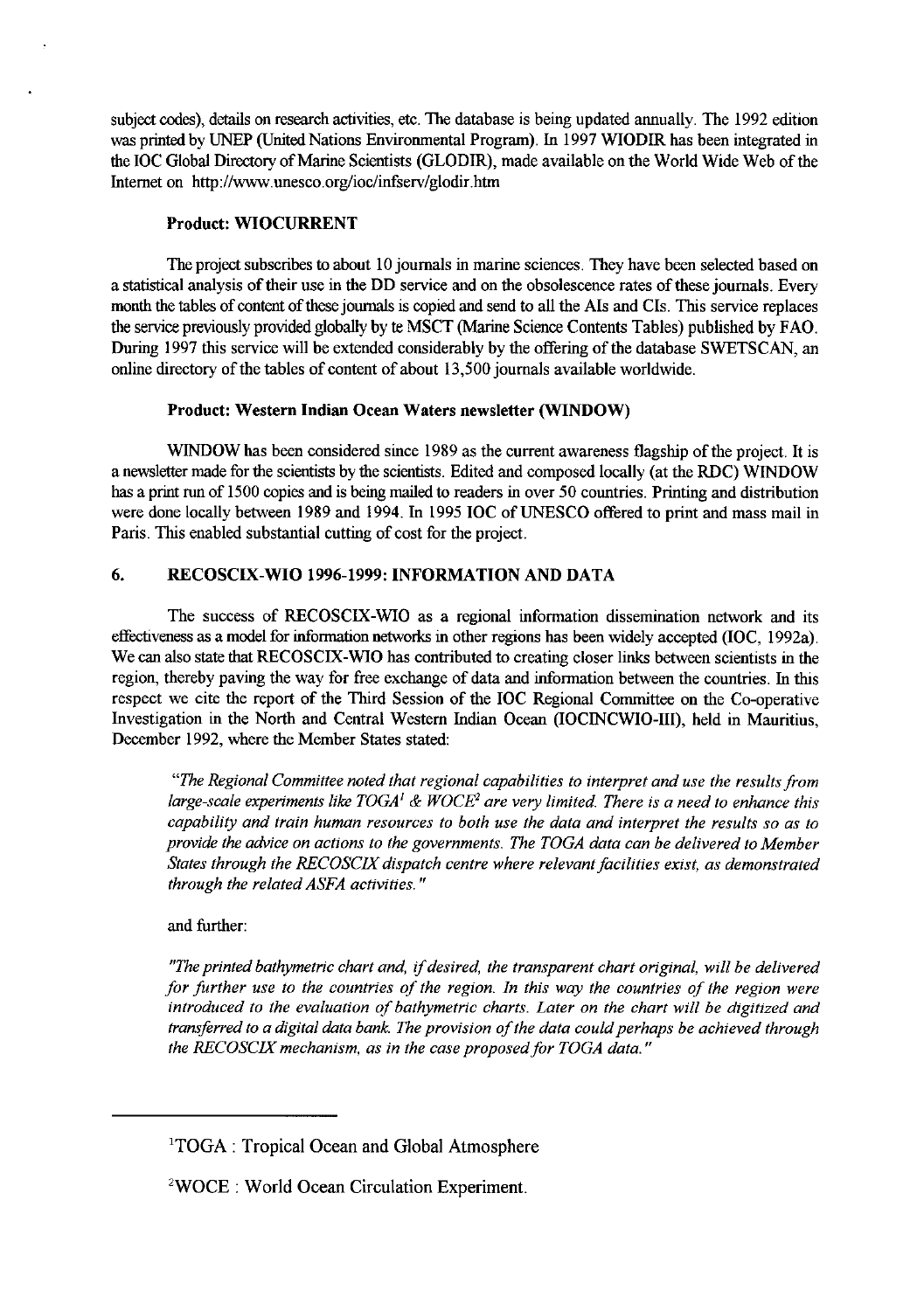The region has thus given RECOSCIX-WIO a clearly expanded mandate to include both information and data in its terms of reference.

In this regard we need to mention the issue of **Metadata.** "Metadata refers to data that are used to describe a database (e.g, describing the extent of the data, coverage, scale, what methods were used to collect the data, by whom and when the data were collected, etc.) With valid and complete metadata, someone can learn enough about a database (without communicating with the "owner" of the data) to determine if the data would be of use or interest to them.". Metadata make the boundaries between (numerical) data and information fade. In fact

Metadata illustrate the need for data managers and information managers to collaborate closely as they both provide crucial services to the scientist. The importance of **managing** these 'parcels' of work is therefore most obvious. This management is the task of data and information managers. The tool to refer to the parcels and to fmd them is the Metadatabase.

Based upon the recommendations by IOCINCWIO-111, the Limburg University Centre (LUC), in collaboration with the University of Antwerp, and with advice from the IOC, submitted a new project proposal entitled **RECOSCIX-WIO-11.** The new project **(January** 1996 - March 1999) proposed to continue the already established services and products, but added a new component: development of WWW and CD-ROM products containing information, metadata and data. The project was submitted to, and approved by VLIR and BADC with a budget of approx. US\$250,000 over a period of three years. The project has hired E. Vanden Berghe as manager of the project.

We already pointed out the value of CD-ROM as a medium for storage and dissemination of scientific literature. The envisaged CD-ROM will include the following data and information products:

#### *Information databases:*

WIOLIB, WIODIR, several databases provided by the major players in the world of document delivery : BLDSC (British Library Document Supply Centre), Technical University Delft (the Netherlands), etc.;

#### *Numerical databases:*

TOGA and WOCE data; Bathymetric data; World Ocean Atlas extracts for the Western Indian Ocean (environmental parameter data),...

A **WWW** server will be set up by the RDC in Mombasa (the system will be physically located in Nairobi, Kenya on the server of the ISP). The RECOSCIX-WIO WWW server will contain information on the RECOSCM-WIO project, but will also offer to host pages prepared by the Co-Operating Institutions. It will also provide several database services including WIOLIB, WIODIR, MSCP (Marine Science Country Profiles: these are 'fact sheets' on the national marine science capabilities of IOCINCWIO Member States).

At KMFRI a National Oceanographic Data Centre (NODC) was established in 1995. RECOSCIX-WIO will closely collaborate with the NODC.

Another area of cooperation will be the Ocean Data and Information Network for Eastern Africa (ODINEA). This project can be considered as a data exchange equivalent of RECOSCM-WIO. The project proposal was presented by **KMFRI** to the 15th Session of the IOC Committee for International Oceanographic Data and Information Exchange (IODE-XV), Athens, Greece, January 1996, where it was endorsed. The Committee noted: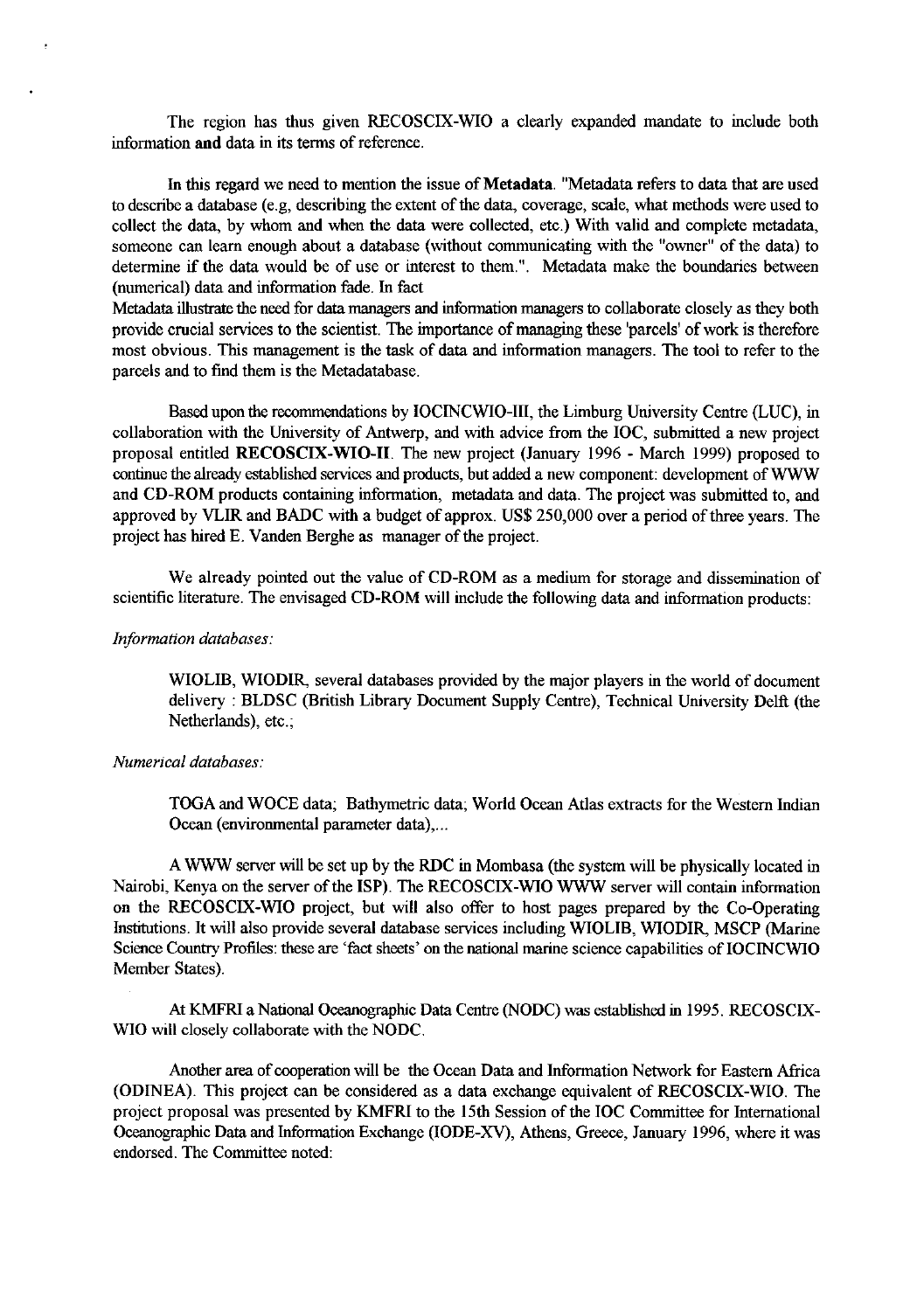*"It has been observed that the participation ofIOCINCWIO Member States in IODE programme activities is minimal: no NODCs or RNODCs have been established in this region: only one DNA is registered in Tanzania. At the Third Session of IOCINCWIO, held in Mauritius in December 1992, it was noted that regional capabilities to interpret and use the results from*  large-scale experiments like TOGA and WOCE, are very limited. The Regional Committee *identified a need to enhance this capability and train human resources to use both the data and interpret the results so as to provide advice on actions to the governments. RECOSCIX-WIO was identified as a centre through which such data could be delivered.* 

It is stated that, in order to ensure increased participation of IOCINCWIO Member *States in the IODE programme, two major activities have to be undertaken:* (i) *strengthen national capabilities and assist in the development ofNODCs; (ii) develop a regional data and information network for the IOCINCWlO region. It is noted that a regional information*  exchange network is already operational through the RECOSCIX-WIO (Regional Co-operation *in Scientific Information Exchange in the Western Indian Ocean region) project. The existing network can be adapted to include data exchange.* "

The project's objectives are to, within the framework of IODE:

- Provide a regional co-operative structure linking national oceanographic data centres (NODC). This linkage will ensure access of all scientists in the region to the data collected by national stations.
- Ensure active involvement of national institutions in the IODE programme.
- Adhere to the IODE data management procedures and ensure the use of standard methods for data collection and storage in the region.
- Ensure access of scientists in the region to datasets not located in the region including satellite datasets.
- Develop and disseminate **data** products for the benefit of scientists and policy makers in the region.
- Establish exchange of **data** and information with the WDCs (World Data Centres) Oceanography.

#### $7.$ Conclusion

It is a classical question for a coordinator of a development project : what if the support stops, in other words what is the sustainability of the project beyond its current support ? In the case of RECOSCIX-WIO this moment is defined as March 31, 1999.

As seen from the above it is clear that RECOSCIX-WIO must be seen as a part of a comprehensive regional scientific undertalung involving many partners: national marine science institutions as well as donors. The tasks currently undertaken by RECOSCIX-WIO and limited to information management are gradually becoming part of a larger entity which will cover both information and data. This entity will be closely linked to the national and regional marine science programmes and activities. Continuing and expanding participation of WIO institutions in regional as well as international/global projects will **maintain** RECOSCIX-WIO's programme. However, it must be emphasized that the activities at the RDC will require commitment by the WIO Member States as well as by the host country Kenya.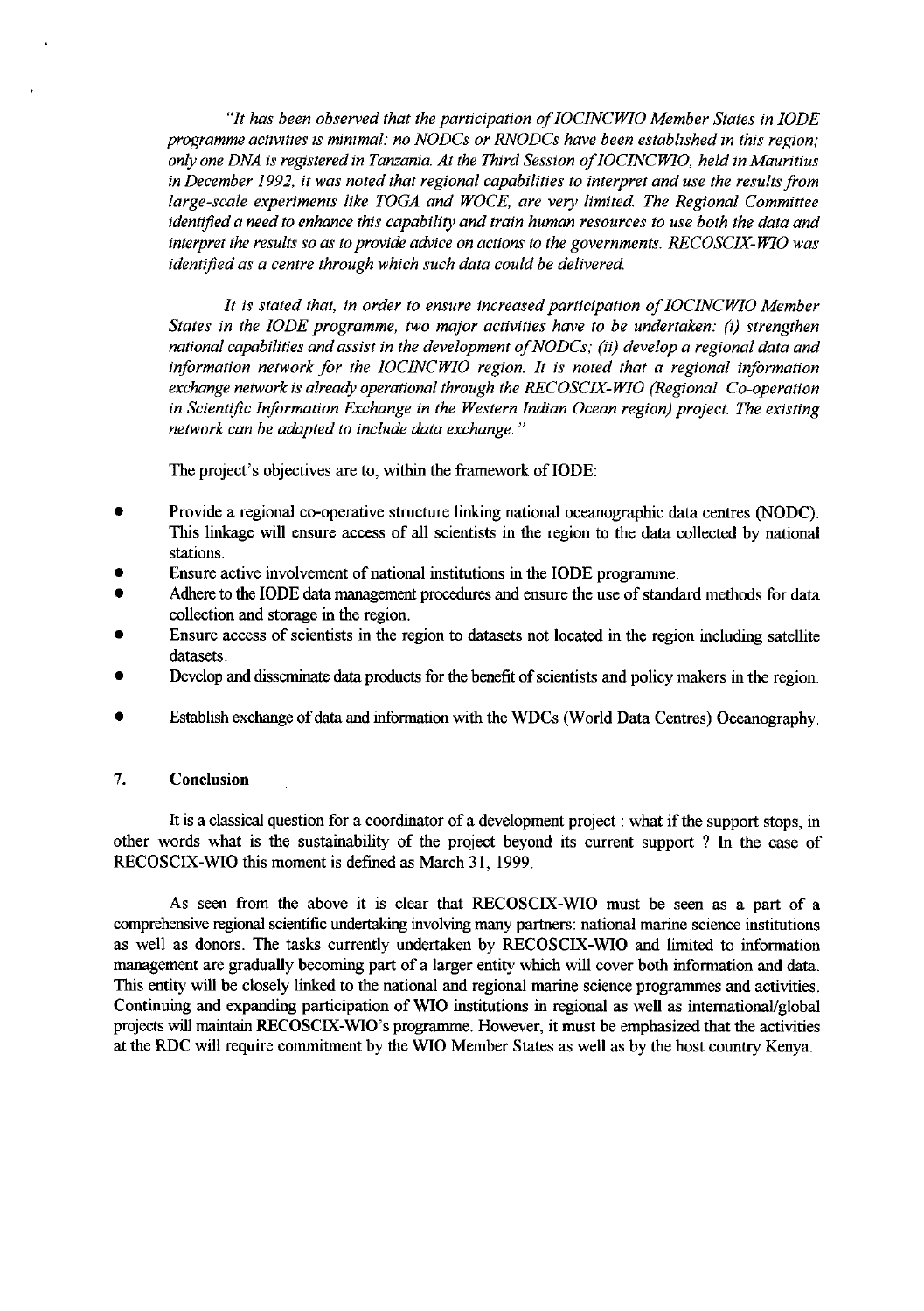# **BIBLIOGRAPHY**

Abid A. and Pelissier D. (1993), CD-ROM in developing countries : a UNESCO perspective. Alexandria 5 (3), 175-183.

Bamba Z. (1994), L'utilisation du CD-ROM en Afrique : resultats d'une enquète exploratoire. Documentaliste 31 (6), 305-309.

Chisenga J. (1995), Micro CDS/ISIS software in Lesotho. COMLA Newsletter 87, 5-10.

Compton A.W. (1992), Opportunities for CD-ROM information services in Africa. Information Services &Use 12.283-290.

Ephraim P.E. (1991), The development of CD-ROM and its potential for African researchers. Journal of Information Science 17. 299-306.

IOC (1992a), IOC Workshop on Donor Collaboration in the Development of Marine Scientific Research Capabilities in the Western Indian Ocean Region. Brussels, 1992. UNESCO, IOC Workshop Report 83

IOC (1992b), IOC Regional Committee for the Co-operative Investigation in the North and Central Westem Indian Ocean. Third Session, **Vacoas,** Mauritius, 1992. UNESCO, IOC Reports of Governing and Major Subsidiary Bodies.

IOC (1993a), Development of Marine Scientific Research Capabilities in the Western Indian Ocean Region, Mombasa, Kenya, 1993. UNESCO, IOC IOC/INF-944.

IOC (1993b), SAREC-IOC Workshop on Donor Collaboration in the Development of Marine Scientific Research Capabilities in the Western Indian Ocean Region, Brussels, 1993. UNESCO, IOC Workshop Report 95.

Kips E. (1995), Explore CDS/ISIS, a training vehicle. FID News Bulletin 45, 275.

Knmar S. and **Kar** D.C. (1995), Library computerization : an inexpensive approach. Library Review 44, 45-55.

Nkhata B.W.M. (1992), The use of CD-ROM technology in the sharing of bibliographic information in countries with under-developed telecommunications networks. Proceedings of the Conference on Library and Information Services for future Development of Southern Africa (Pretoria, 1992). Info Africa Nova CC, 555-564.

Ojo-Igbinoba M.E. (1993), The potential of CD-ROM technology in African libraries. African Journal of Library, Archives and Information Science 3, 157-165.

RECOSCIX-WIO Annual Report (1992, 1993, 1994, 1995), Annual Reports published by RECOSCIX-WIO. Available from LUC.

Richer S. (1994), Le disque compact dans la francophonie du sud. L'Ecluse 6, 18-21

Rodriguez (1995), CDS/ISIS : a statistical analysis of usage in Latin America and the Caribbean. International Information and Library Review 27, 225-235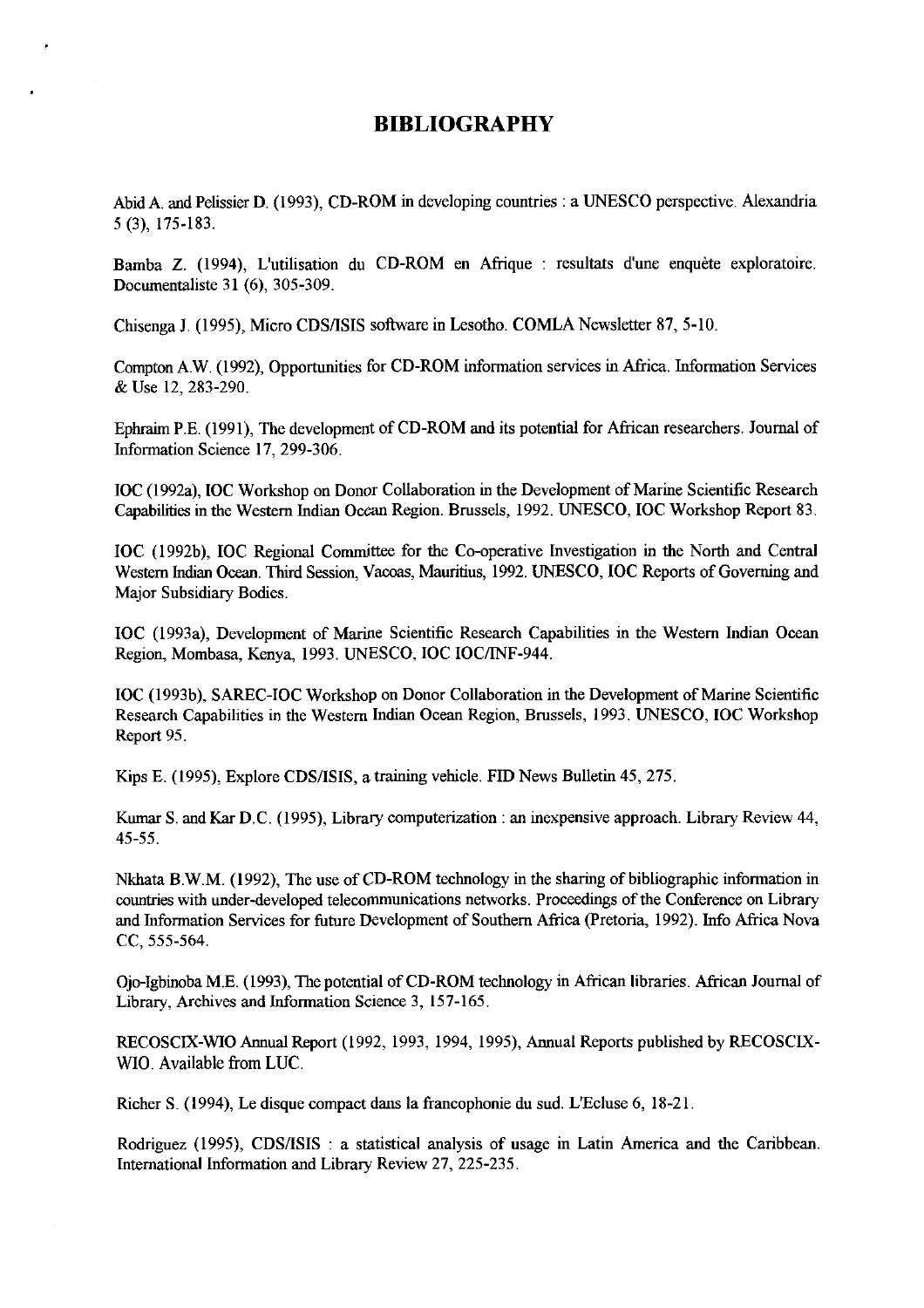Sergiou G. and Kaloyanova S. (1995), Application of Micro-CDS/ISIS and HEURISKO for the preparation of CD-ROMs. Electronic Library 13,477-482.

Tanui T.A. (1995), CDROM -what is its future in Africa ? Online and CD-ROM Review 19,27

White W. (1992), CD-ROM databases in Africa : some ideas for making their use sustainable. Proceedings of a Workshop held by the Technical Centre for Agricultural and Rural Cooperation, Geneva, Switserland. 1991. Technical Centre for Agricultural and Rural Cooperation, the Netherlands, 107-109.

WINDOW (1993), Newsletter of RECOSCIX-WIO. Since 1995 published and mailed by IOC, Paris.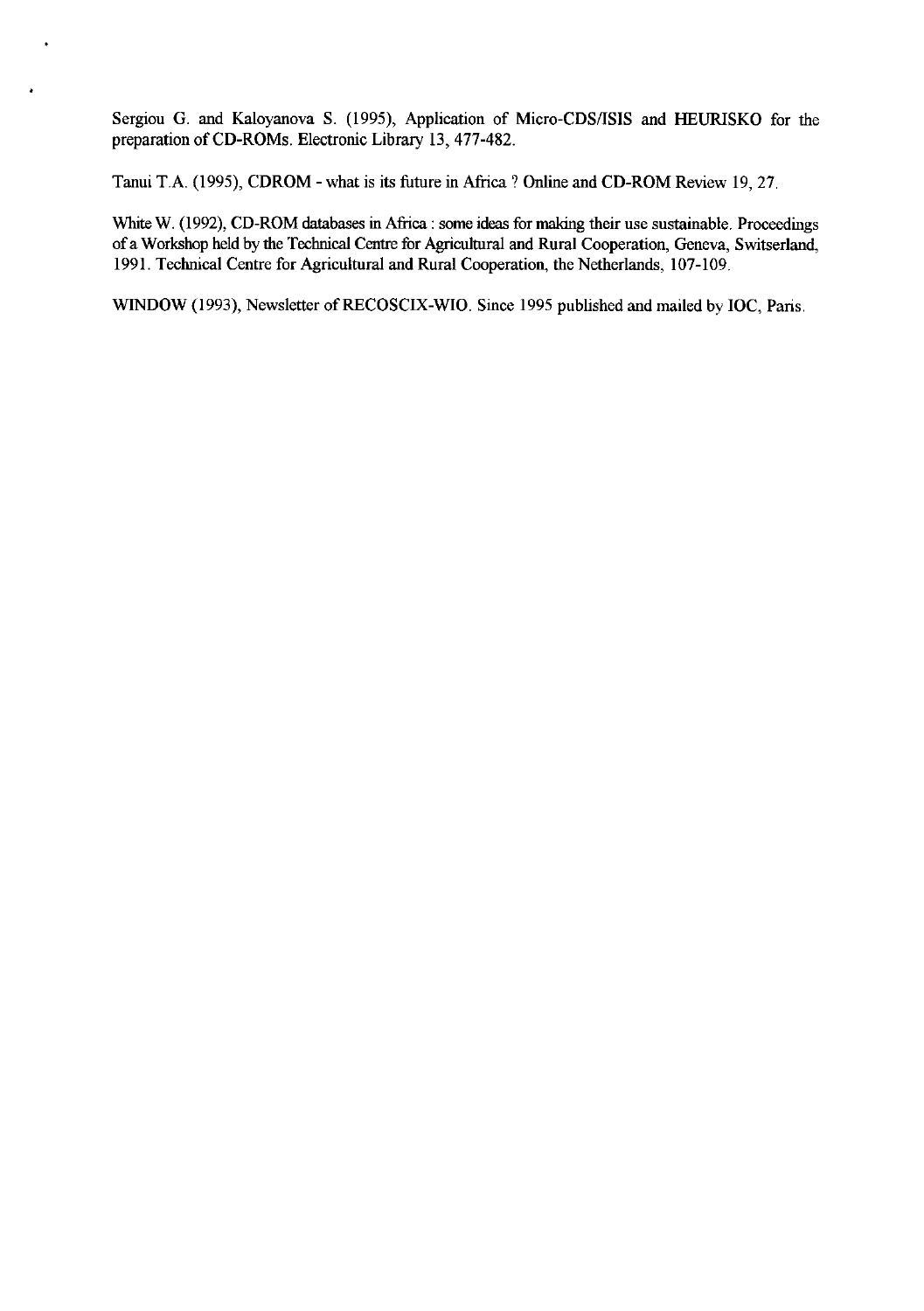#### ANNEX I

#### LIST OF CO-OPERATING AND ASSOCIATED INSTITUTIONS

- Asmara University, Marine Biology & Fisheries Department; ASMARA (ERITREA)
- University of Addis Ababa,Department of Biology; ADDIS ABABA (ETHIOPIA)
- Coral Reef Conservation Project; MOMBASA (KENYA)
- Egerton University, Departments of Botany & Zoology; NJORO (KENYA) ı.
- Kenya Forestry Research Institute; NAIROBI (KENYA)
- $\star$ Kenya Marine and Fisheries Research Institute; MOMBASA (KENYA) & substations in Kampi ya Samaki, Kisii, Kisumu, Nairobi, Naivasha, Pap Onditi and Lodwar
- $\star$ Kenyatta University, Departments of Botany & Zoology; NAIROBI (KENYA)
- Kenya Wetlands Working Group, NAIROBI (KENYA)
- Kenya Wildlife Service, Marine Parks and Reserves; MOMBASA (KENYA)  $\overline{\phantom{0}}$
- Lake Basin Development Authority; KISUMU (KENYA) L.
- Maseno University College, Department of Zoology; MASENO (KENYA)
- $\star$ Moi University, School of Environmental Studies (KENYA)
- Moi University, Departments of Fisheries, Tourism & Zoology; ELDORET (KENYA)
- National Museums of Kenya; NAIROBI (KENYA)  $\overline{a}$
- Sagana Fish Culture Farm; SAGANA (KENYA)  $\overline{a}$
- University of Nairobi, Departments of Botany, Geology, Veterinary Pathology & Zoology;  $\star$ NAIROBI (KENYA)
- Centre National de Recherches sur I'Environnement; ANTANANARIVO (MADAGASCAR)
- $\star$ Centre National de Recherches Oeanographiques; NOSY-BE (MADAGASCAR)
- Institut Halieutique et de Sciences Marines; TOLIARA (MADAGASCAR)
- $\bigstar$ Albion Fisheries Research Centre; ALBION (MAURITIUS)
- Food and Allied Research Itd.; MOKA (MAURITIUS)
- Meteorological Services; VACOAS (MAURITIUS) L,
- $\bigstar$ University of Mauritius, Faculty of Science; REDUIT (MAURITIUS)
- ICLARM Africa; ZOMBA (MALAWI)
- Eduardo Mondlane University, Dept of Biological Sciences; MAPUTO (MOZAMBIQUE  $\equiv$
- Instituto de Investigacao Pesqueira; MAPUTO (MOZAMBIQUE)  $\star$
- National Environment Commission; MAPUTO (MOZAMBIQUE)
- $\bigstar$ Division of Environment; VICTORIA-MAHE (SEYCHELLES)
- ORSTOM, Antenne aux Seychelles; VICTORIA-MAHE (SEYCHELLES)
- Seychelles Bureau of Standards; VICTORIA-MAHE (SEYCHELLES)
- $\star$ Seychelles Fishing Authority; VICTORIA-MAHE (SEYCHELLES)
- Kunduchi Marine Fisheries Research & Training Institute; DAR ES SALAAM (TANZANIA)
- National Museums of Tanzania; DARES SALAAM (TANZANIA)
- Tanzania Fisheries Research Institute; DARES SALAAM (TANZANIA) & substations in Kyela and Mwanza
- University of Dar es Salaam, Departments of Botany, Geology & Zoology; DAR ES SALAAM (TANZANIA)
- University of Dar es Salaam, Institute of Marine Sciences; ZANZIBAR (TANZANIA)  $\star$
- Fisheries Research Institute; JINJA (UGANDA)
- Makerere University, Department of Zoology; KAMPALA (UGANDA)
- Lake Kariba Fisheries Research Institute; KARIBA (ZIMBABWE)
- National Museums and Monuments; BULAWAYO (ZIMBABWE)  $\overline{a}$
- University of Zimbabwe, Lake Kariba Research Station; KARIBA (ZIMBABWE)

Institutions marked  $\star$  are the co-operating institutions

Institutions maked - are the associated institutions